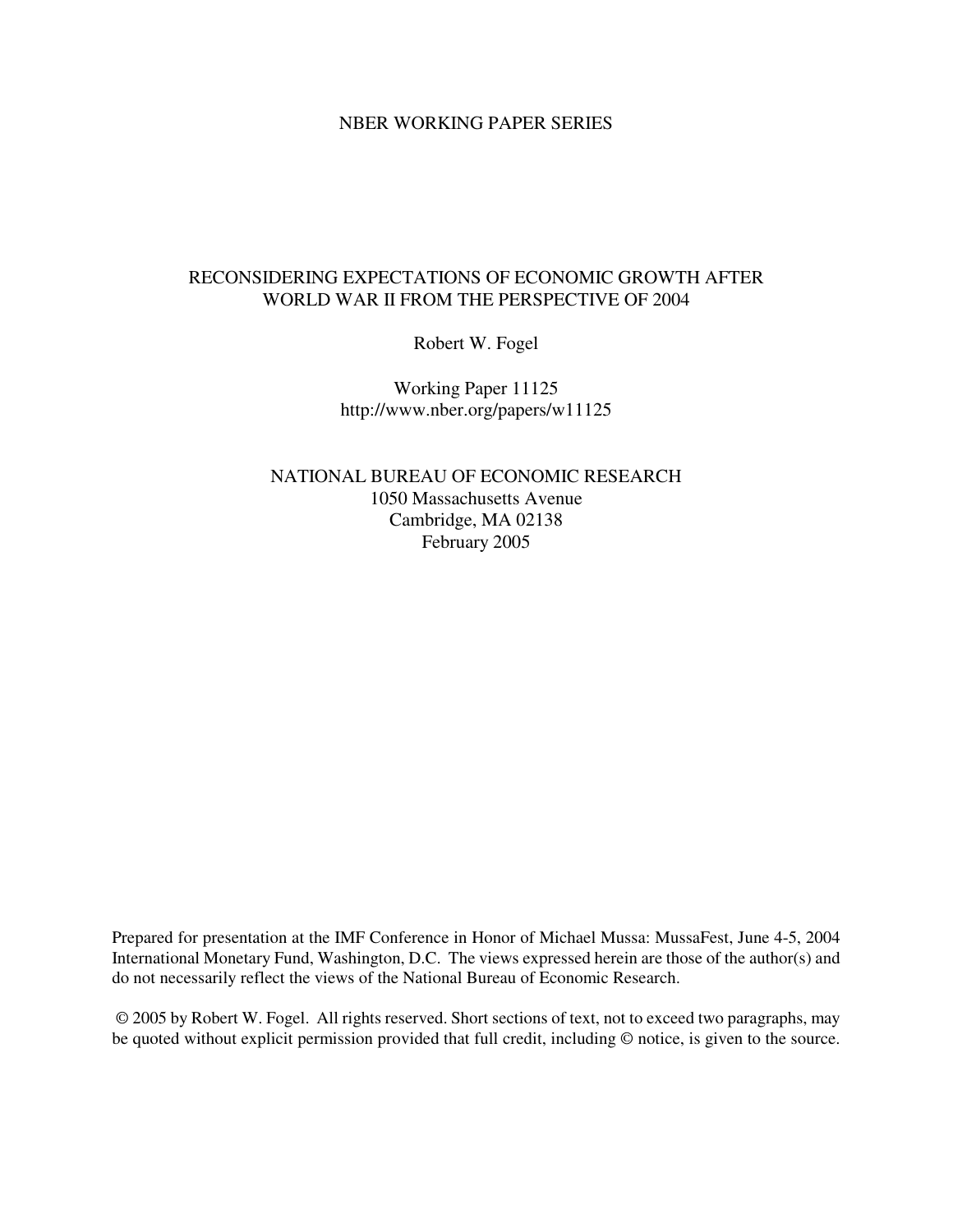Reconsidering Expectations of Economic Growth after World War II from the Perspective of 2004 Robert W. Fogel NBER Working Paper No. 11125 February 2005 JEL No. O10

#### **ABSTRACT**

At the close of World War II, there were wide-ranging debates about the future of economic developments. Historical experience has since shown that these forecasts were uniformly too pessimistic. Expectations for the American economy focused on the likelihood of secular stagnation; this topic continued to be debated throughout the post-World War II expansion. Concerns raised during the late 1960s and early 1970s about rapid population growth smothering the potential for economic growth in less developed countries were contradicted when during the mid- and late-1970s, fertility rates in third world countries began to decline very rapidly. Predictions that food production would not be able to keep up with population growth have also been proven wrong, as between 1961 and 2000 calories per capita worldwide have increased by 24 percent, despite the doubling of the global population. The extraordinary economic growth in Southeast and East Asia had also been unforeseen by economists.

Robert W. Fogel University of Chicago Graduate School of Business 5807 S. Woodlawn Avenue Chicago, IL 60637 and NBER rwf@cpe.uchicago.edu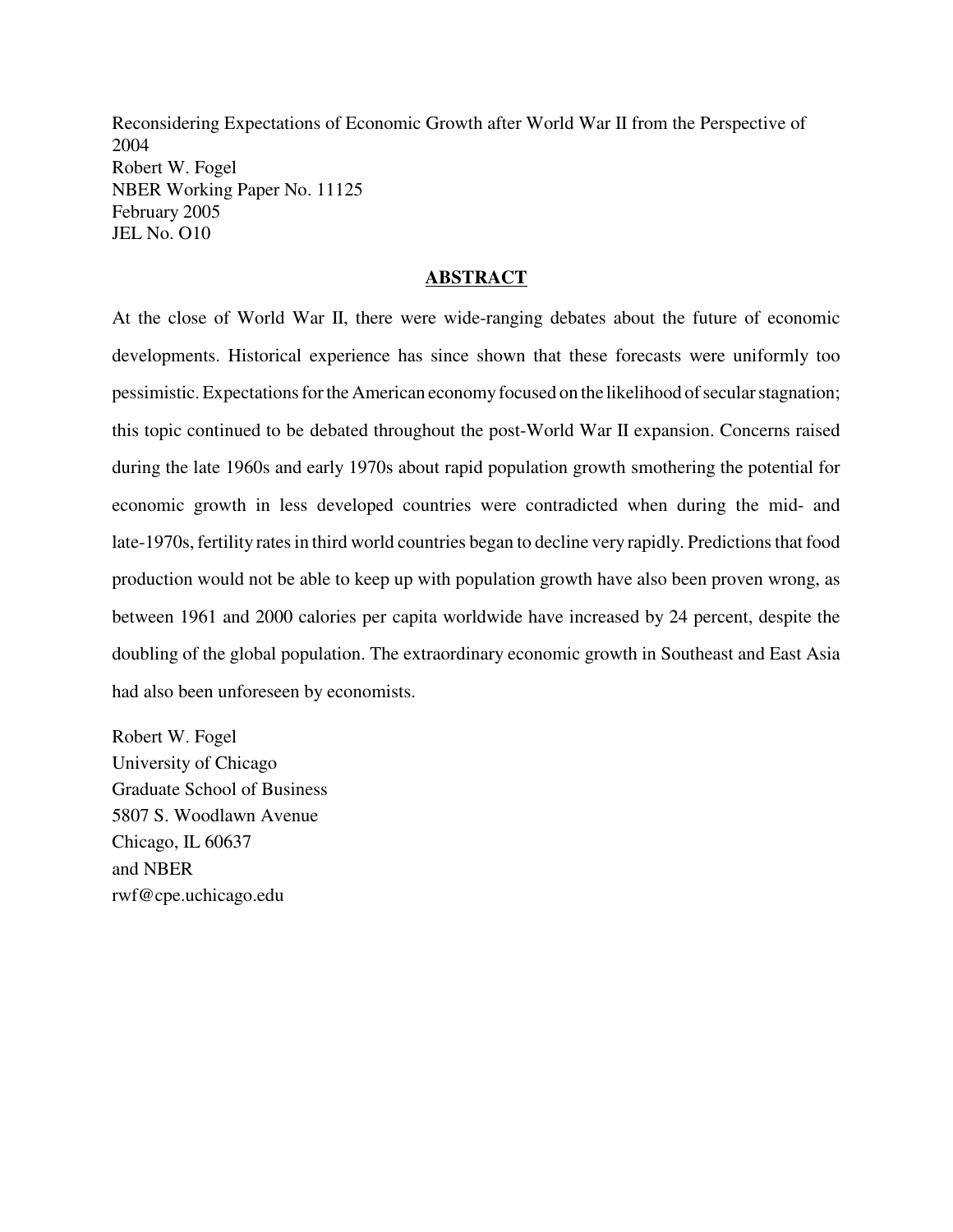### **Reconsidering Expectations of Economic Growth after World War II from the Perspective of 2004**

I want to add to the stories about Michael. At the end of Michael's first year at Chicago, four of his teachers had lunch together at the Quad Club: Al Harberger, Harry Johnson, Zvi Griliches, and me. Each of us said that in our own field Michael knew as much as we did. But no one was prepared to say that we each knew as much as all four people sitting around the table. So there was no doubt that the Chicago faculty knew early on that Michael was an exceptional student, and his subsequent career has lived up to that promise.

What I want to talk about is expectations of economic growth right after World War II, viewing them from the standpoint of the present. At the close of World War II, there were wide-ranging debates about the future of economic developments. In these comments, I want to consider three aspects of these debates. The first is expectations for the American economy. The second is expectations for the economies of Europe. The third is expectations for the less developed nations, and within that framework, particular interest in the prospects for India and China.

The debates about stagnation centered on the Keynesian analysis that a macroeconomic equilibrium is possible at less than full employment and, in particular, the interpretation of that proposition by Alvin Hansen in his 1938 presidential address to the American Economic Association (Hansen, 1939). Hansen argued that secular stagnation was likely because of: (1) the end of the frontier, (2) the end of rapid population increase, and (3) the end of capital-intensive technological change. The key issue as, the stagnationists defined it, was not whether the growth of the GDP would come to an end,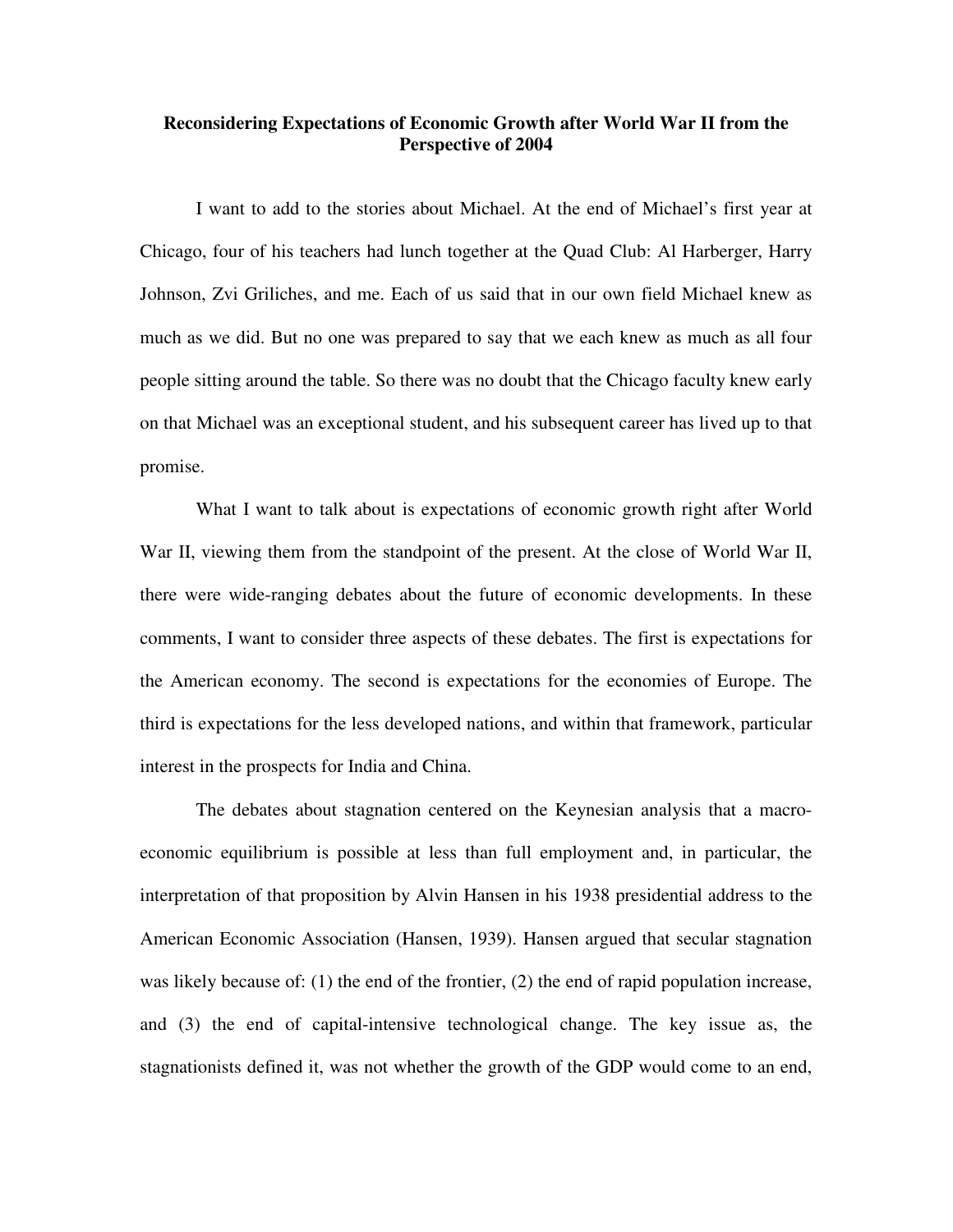but whether a high level of government spending was necessary to prevent a high level of permanent unemployment, even if GDP did grow.

Table 1 presents the distribution of articles in JSTOR dealing with secular stagnation. It shows there was an explosion of articles on the topic during 1941-1960, most of which were written after the war or in anticipation of the imminent end of the war. That such a debate would erupt in anticipation of the peace is not surprising. The alarm about massive unemployment was widespread in 1943 and 1944 because the country was demobilizing over 11 million soldiers from the armed forces and there were some 9 million or more workers in defense industries that were simultaneously being let go. So there were about 21 million people thrown on a job market of about 60 million, including the armed forces and the defense establishment (U.S. Bureau of the Census, 1955, Table 220). But as it turned out, the recession of 1945 only lasted 8 months and was followed by a robust expansion that lasted 37 months. Moreover, the recession of 1949-1950 lasted 11 months and was followed by another robust expansion that lasted 45 months (U.S. Bureau of the Census, 2003, Table 771). The peak came in 1953 after the economy had already absorbed 20 million potentially unemployed workers, and unemployment was below 3 percent by 1953. Total civilian employment was up by 15 percent over the wartime peak (cf. Bratt, 1953).

So, in a sense, what needs to be established is why this debate continued decade after decade. Table 1 shows that secular stagnation was a heated topic down through 1960 and was still lively in the 1970s and 1980s. Although unemployment remained over 5 percent during some of the years of the long 106-month Kennedy-Johnson expansion, it dropped to 3.5 percent in 1969. So even a quarter of a century after the war, there were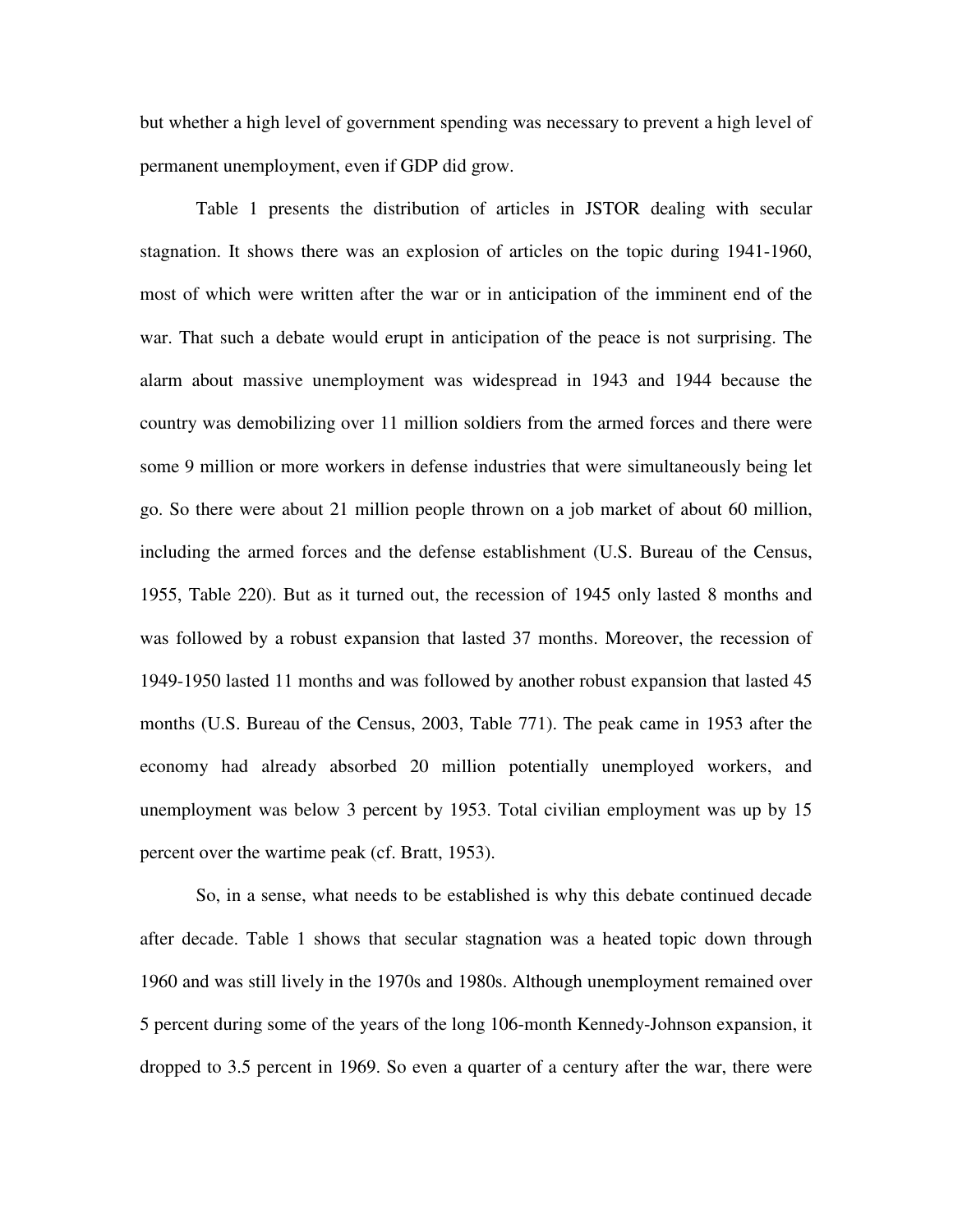still economists who believed that the U.S. could not have an economy with both growth and with low unemployment unless there was a very big government sector. By the late 1950s the U.S. and other OECD countries were well into the post-World War II expansion, now called the Golden Age, with growth rates twice the long-term average of the world leaders. Measured by per capita income, the long-term average growth rate was about 1.9 percent per annum and the growth rate during the Golden Age was, for Western Europe, about 3.8 percent (Kuznets, 1971; Maddison, 1995; Crafts and Toniolo, 1996). Over the whole period from 1950 to 1999, expansion multiplies for GDP averaged about 5-fold in Western Europe and the United States (see Table 2). The wide-ranging debates over the causes for the accelerated growth rates of the Golden Age suggested some points of consensus. These included the reduction of barriers to international trade, successful macroeconomic policies, and opportunities for catch-up growth following the end of World War II, especially in France, Germany, and Italy. The destruction of much of the pre-war capital stock, the reconstruction aid that rebuilt industry with a more advanced technology, the successes of macroeconomic policy, the elasticity of the labor supply, high levels of education, and the weakness of vested interests have all been advanced as explanatory factors (Abramovitz, 1990; Mills and Crafts, 2000; Crafts and Toniolo, 1996; Denison, 1967; Maddison, 1987, 1991, 1995; Olson, 1982).

The eventual fading away of the stagnation thesis, of the notion that there was something in the operation of capitalistic economies that made them inherently unstable, brought to the fore several new concerns. These included the growing gap in income between developed and less developed nations, and a new emphasis on cultural and ideological barriers to economic growth in poor countries. In contrast to some of the early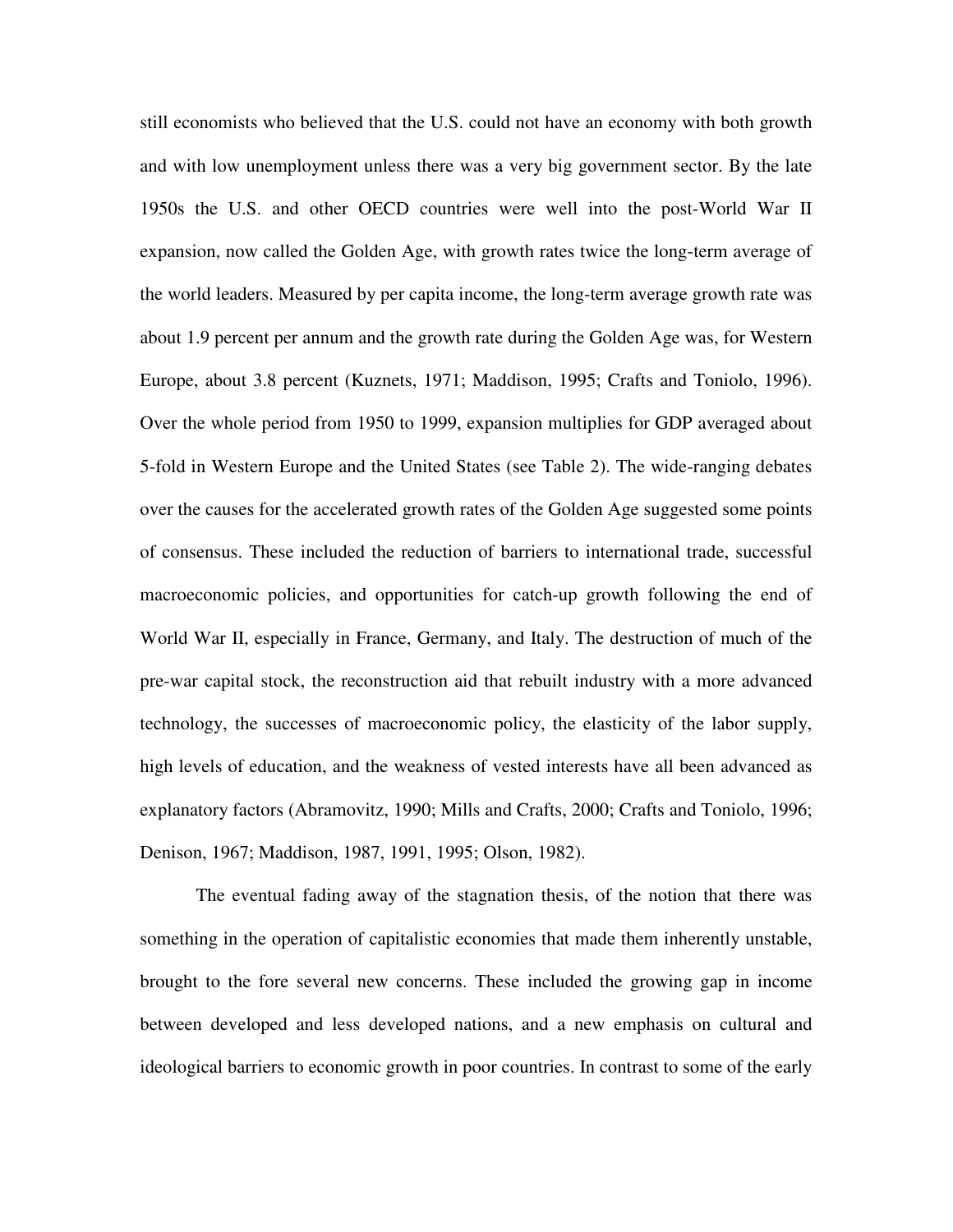theories associated with the Harrod-Domar model, which suggested that poor countries would grow rapidly if there were large injections of capital from rich countries, by the 1960s the emphasis was that the export of capital would fail to promote growth unless the deep cultural barriers that made these countries unreceptive to the conditions needed for economic growth were somehow overcome. Some commentators, most notably Gunnar Myrdal, in his 3-volume work on the Asian economies, said that India would have difficulty in sustaining high growth because it promoted asceticism and thus undermined the acquisitive culture that spurred Western Europe (Myrdal, 1968).

There was also a shift from worries about over-saving, which I must say, never caught on at certain universities. It didn't catch on at Chicago or at Columbia. Nor did it catch on at the National Bureau of Economic Research. Analysts such as Kuznets, Burns, and others, thought that savings were not a threat to economic growth, but were a necessary condition for economic growth because you needed the savings to build both infrastructure in developing countries and also to get a thriving public sector growing (Kuznets, 1961; Colm, 1962; Samuelson, 1992).

There was, about this time, a new emphasis on export-led growth. The practice of poor countries selling their exports to rich countries got a bad name during the interwar period and was widely viewed as exploitation of these countries by imperial powers. The later view, looking at the Canadian and American experiences, was quite the contrary (North, 1966; Kravis, 1970). Selling raw materials and other labor-intensive products to the rest of the world is a way to get capital and entrepreneurship from the developed countries to provide those same talents and qualities to the less developed countries. Thus, at the outbreak of World War I, foreign capital owned one-third of the bonds of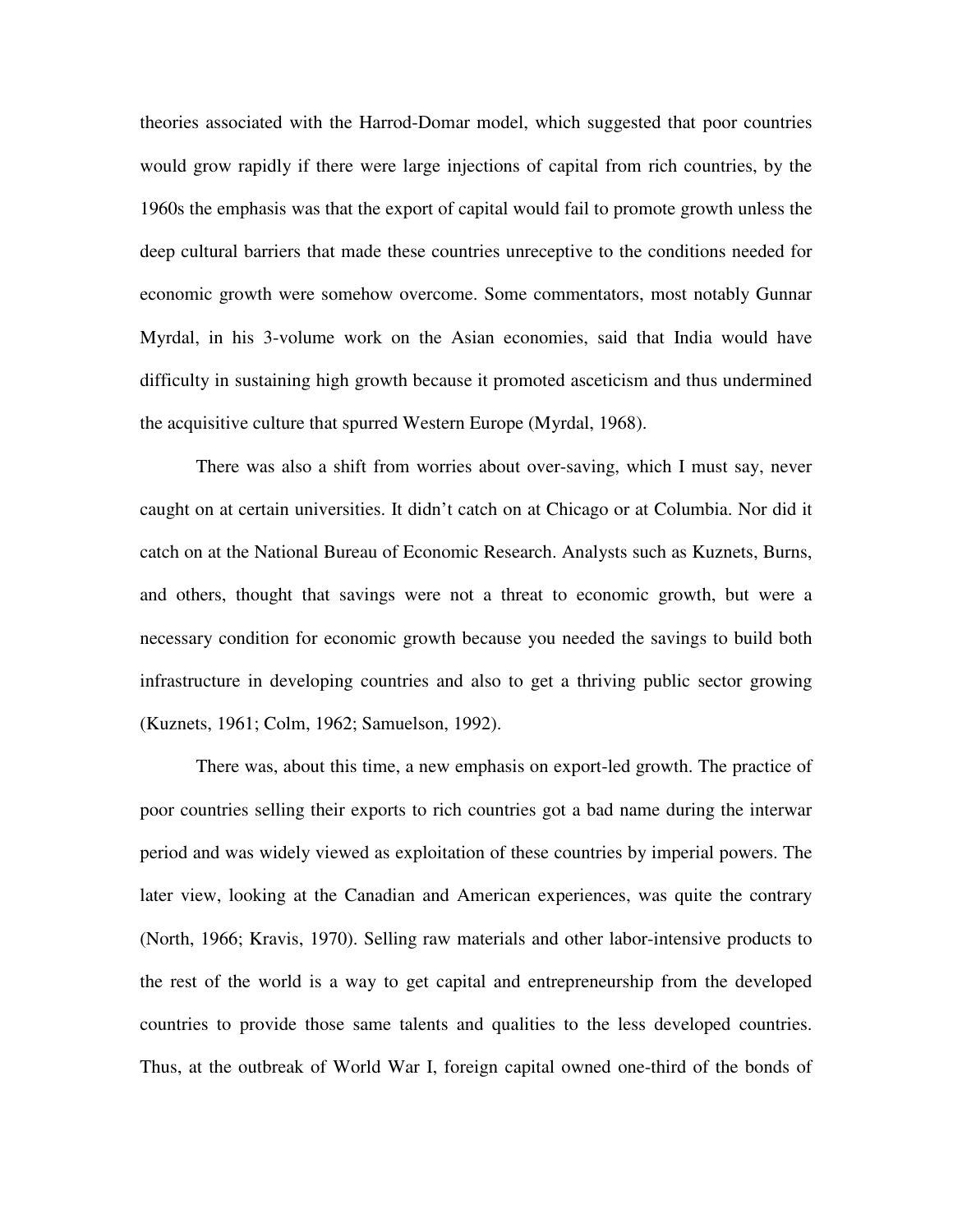American railroads (Ripley, 1915). One of the great discoveries of economic historians during the 1960s and confirmed in the 1980s and 1990s was that the Hobsen-Hilferding-Lenin thesis that English coupon-clippers got rich from investments in poor countries such as India, and then withdrew large sums of annual earnings, was wrong. After the computer revolution it was possible to put the whole late nineteenth-century portfolio of British overseas investments into machine-readable form (Simon, 1970; Davis and Huttenbock, 1986; Stone, 1999). Lo and behold, it turned out that there was a strong correlation between a country's per capita income and the share of the British overseas portfolio invested in it. The United States received the largest share, followed by Canada, and Argentina (which at the turn of the twentieth century had one of the highest per capita incomes in the world). Of course, that did not stop diehard critics of Western imperialism, who then denounced Britain for *failing* to have invested in underdeveloped nations.

There was also about this time (the late 1960s and early 1970s) a new concern about rapid population growth smothering the potential for economic growth in the LDCs. It reached the peak with the 1972 warning of the Club of Rome ("The Limits to Growth") which envisaged the world population getting so large so quickly that it would soon outrun global capacity. That was not a view shared by demographers since demographers believed that with a lag of about 20 or so years, the fertility rate would follow the death rate down. The world would reach a low-level rate of population increase at low levels of the death rate and birth rate in the same way that there had been low-level growth at high birth and death rates. An acceleration in the growth of the world's population was a transitory phenomenon, due to the lag in the decline of the birth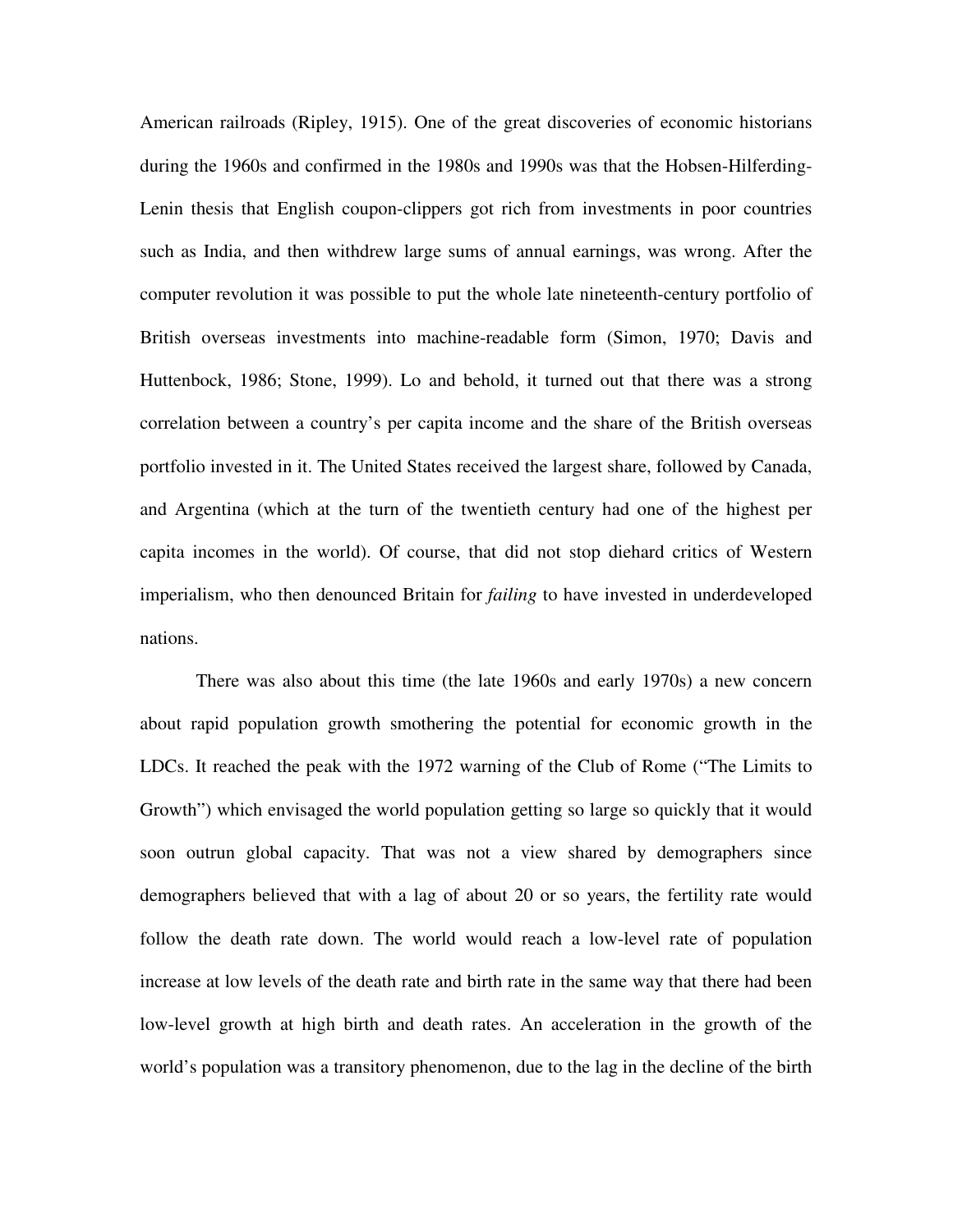rate behind the death rate. This forecast became known as the "theory of the demographic transition."

By 1973, it hadn't happened yet. If we add to Stan Engerman's list of bad forecasts, we have to say that demographers run out of patience in about 20 years, if what they theorize would happen doesn't happen. And there must also be a malevolent deity, because just about the time that leading demographers began saying the theory of the demographic transition was dead, the fertility rate in third world countries, including Islamic countries, began to decline rapidly (see Table 3). Within two decades there were many countries with total fertility rates below 2.1. Of course, Kuznets never worried about population growth; indeed, he argued that a condition for modern economic growth was that the rise in per capita income had to be accompanied by an increase in population. That was one of his central tenets in his 1966 book, *Modern Economic Growth*, and he repeated it again in his Nobel address of 1971 (Kuznets, 1996, 1971).

A related concern with the world population taking off in an unprecedented way (with population doubling in less than half a century) was the belief that the production of food could not keep up with the growth of the population and here we are in 2004 worried about the global epidemic of obesity. By the way, one of the countries that was supposed to be starving was China, which increased its per capita food supply by over 70 percent in four decades (see Table 4). And for the world as a whole, calories per capita have grown by 24% during the same period, despite the doubling of the global population (see Table 4).

As remarkable as what was widely forecast in the post-World War II debates, and I have covered about a quarter century of them, were the things not foreseen in the 1940s,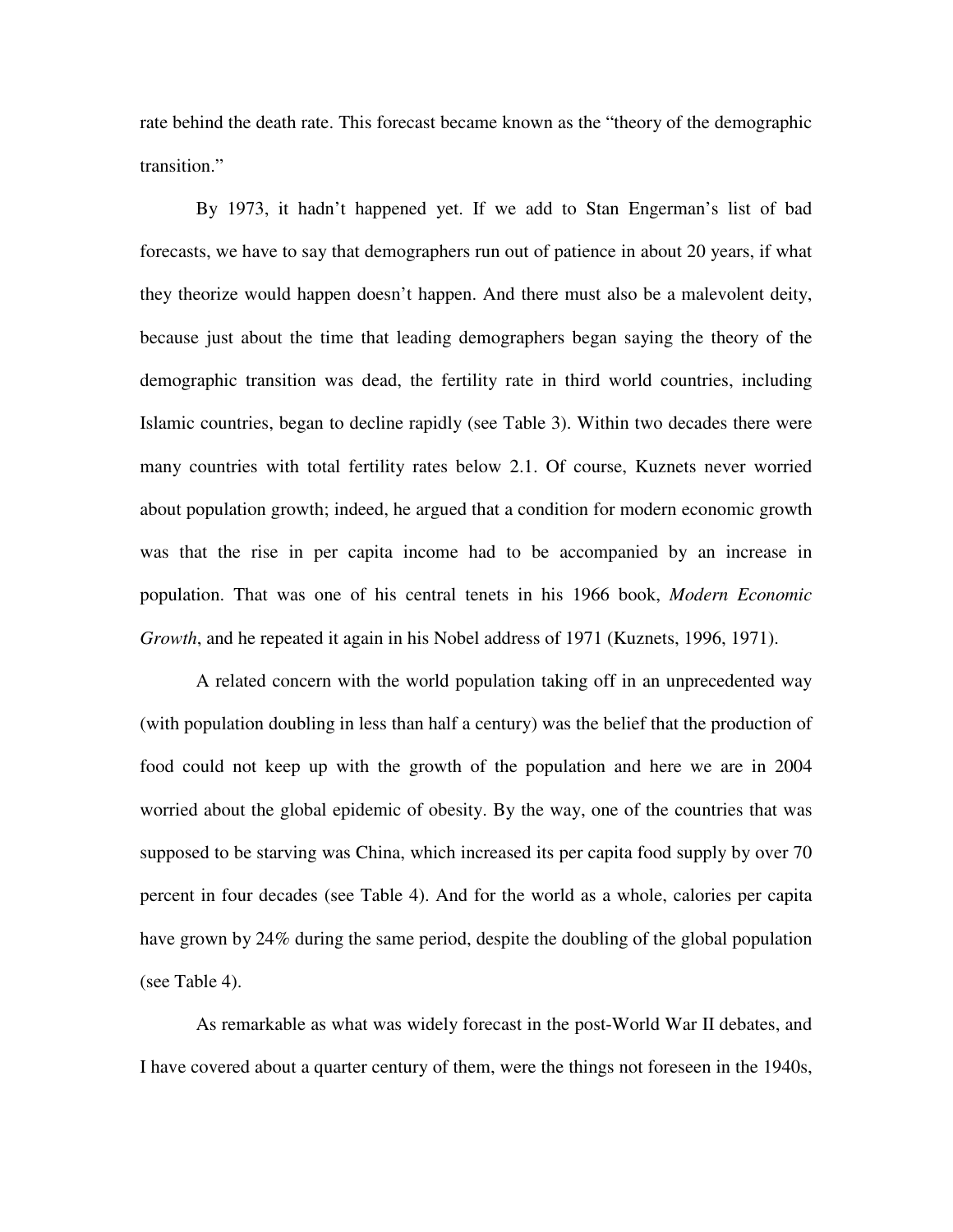1950s, or even the early 1960s. One of these was the extraordinary economic growth in Southeast and East Asia, beginning first with Japan, which in four decades went from a poor, defeated country to the second largest economy in the world, increasing per capita income by 10 fold. This was a feat that took leaders of the industrial revolution about 150 years to accomplish (Kuznets, 1971). The economic miracle of the high performing Asian economies other than Japan was also unforeseen, and that state of mind persisted into the 1970s. It wasn't that economists didn't know that per capita income was rising but there was a widespread opinion that it couldn't last, that somehow it was a fluke. So we have not only the four Asian dragons, Hong Kong, Singapore, South Korea, and Taiwan, going from very poor countries to quite rich countries, but also Malaysia, China, Indonesia, and Thailand (see Table 2).

About four years ago I gave a paper at Peking University in which I forecast that by 2025 China alone would be consuming 45 million cars a year, which was then the world total consumption of cars. It looks as though that forecast is going to be wrong because it may turn out to be too pessimistic, even though my friends in China thought that I was a little overenthusiastic. I obtained the estimate by taking the long-term U.S. income elasticity of the demand for cars between 1910 and 1970 and then multiplying it by an annual growth rate in GDP of about 6 percent. But the Chinese growth rate has averaged more than 6 percent. Last year's increase in automobile production was 37 percent, and production shows no sign of an early petering out as witnessed by the fact that every major car company in the world is investing heavily on the bet that China and Southeast Asia will be the major expanding market for several decades (see Table 5).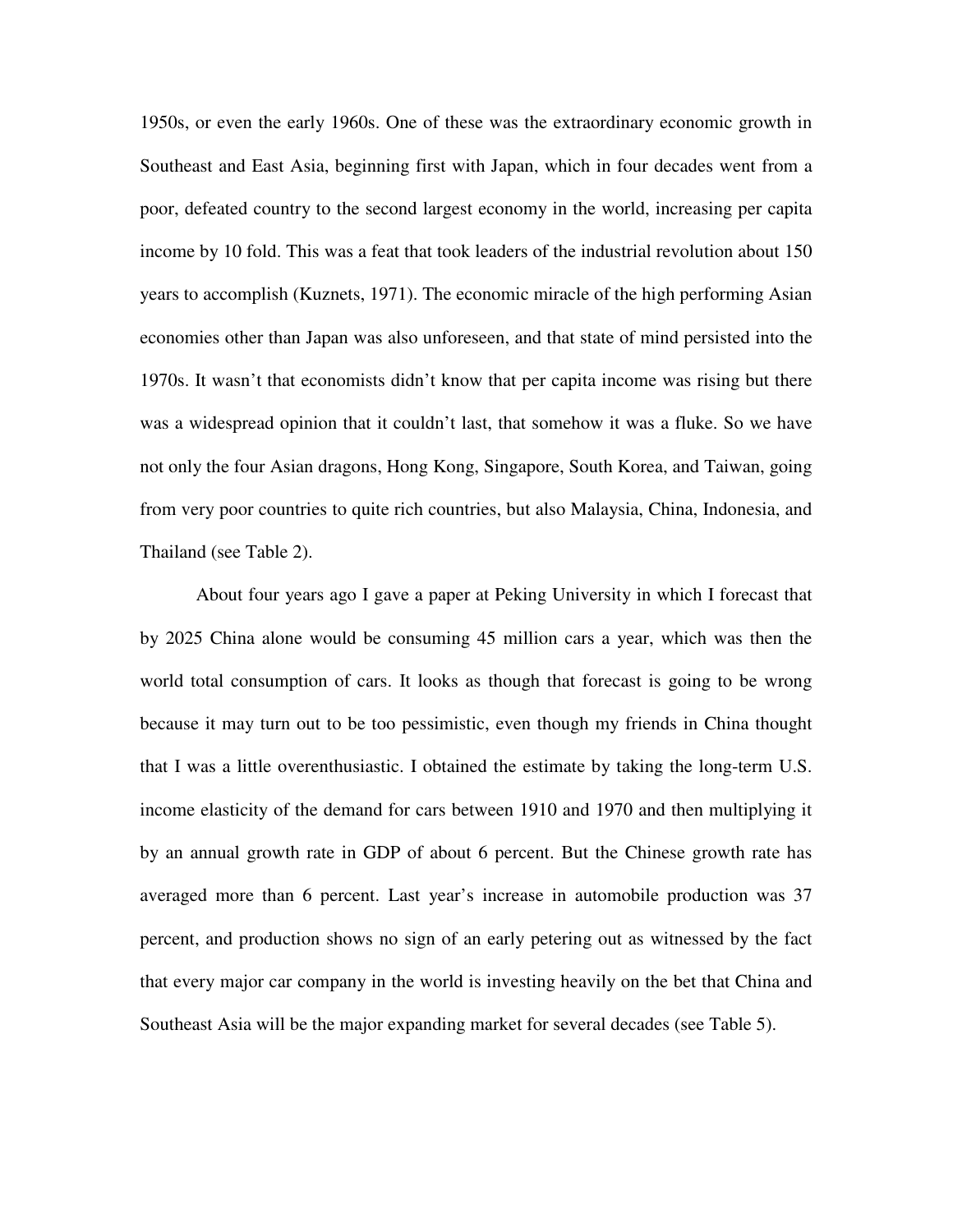Another thing that was not foreseen was the extraordinary and sustained growth in agricultural productivity which led, as I mentioned, to a 24 percent increase in per capita consumption of calories. Despite the threat that fertilizers would become too expensive (because petroleum is an input into the production of fertilizers) that threat, stimulated by the sharp rise in oil prices during the 1970s, never materialized (cf. Johnson, 1980).

During the 1960s and 1970s there was a game played that involved guessing how long it would take for the per capita income of the Soviet Union to overtake that of the United States. That game was predicated on the false premise that the Soviet Union was growing at a faster long-term rate than the United States. And different people had the growth paths intersecting at different dates during the next quarter century. Those forecasts did not pan out. So in the 1980s some people started saying that Japan was going to overtake the United States. The new game was to see when growth paths of the U.S. and Japan would intersect. Despite this poor forecasting record, I'm very bullish on China and a few years ago I forecast that by 2030 China and Southeast Asia combined would have a total GDP that exceeds that of the United States and the five largest European countries combined. I still think that's a reasonable forecast, because I do not see the average annual growth rates in GDP per capita for these western countries as a group exceeding 2 percent per annum, as GDP is currently measured, and I think it's likely that the growth rates in Southeast Asia will be in the neighborhood of 6 percent, perhaps higher in China. Nevertheless, U.S. per capita income in 2030 will very likely still be several times greater than that of China.

I think I've covered the main aspects of how things looked after World War II, highlighting both what now seems to have been an unjustified pessimism and also the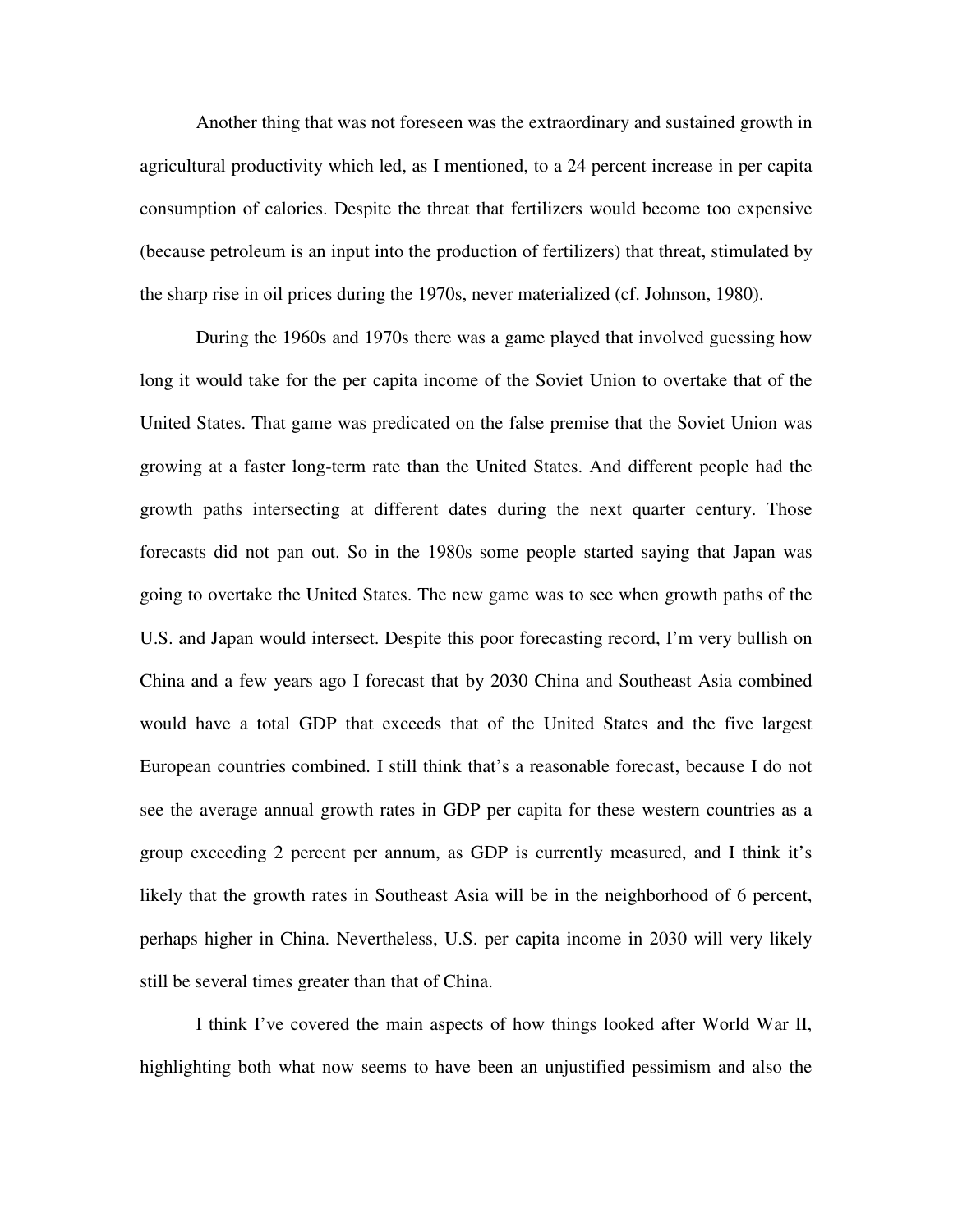difficulties in forecasting the future. I close with an anecdote from Simon Kuznets. He used to give a one-year course in growth economics both at Johns Hopkins and Harvard. One of the points he made was that if you wanted to find accurate forecasts of the past, don't look at what the economists said. The economists in 1850 wrote that the progress of the last decade had been so great that it could not possibly continue. And economists at the end of the nineteenth century wrote that the progress of the last half century has been so great that it could not possibly continue during the twentieth century. He said you would come closest to an accurate forecast if you read the writers of science fiction. But even the writers of science fiction were too pessimistic. Jules Verne recognized that we might eventually get to the moon, but he couldn't conceive of the technology that actually made the journey possible.

I was at a conference at Rockefeller University last year that brought together about 30 people from different disciplines (economics, biology, chemistry, physics, as well as some industrial leaders) who put forward their views of what was likely to happen in the new millennium. And I must say that the non-economists were far more bullish than most of the economists that I know. So I suspect if we have another MussaFest in 2024 we'll all look back at how pessimistic we were in 2004.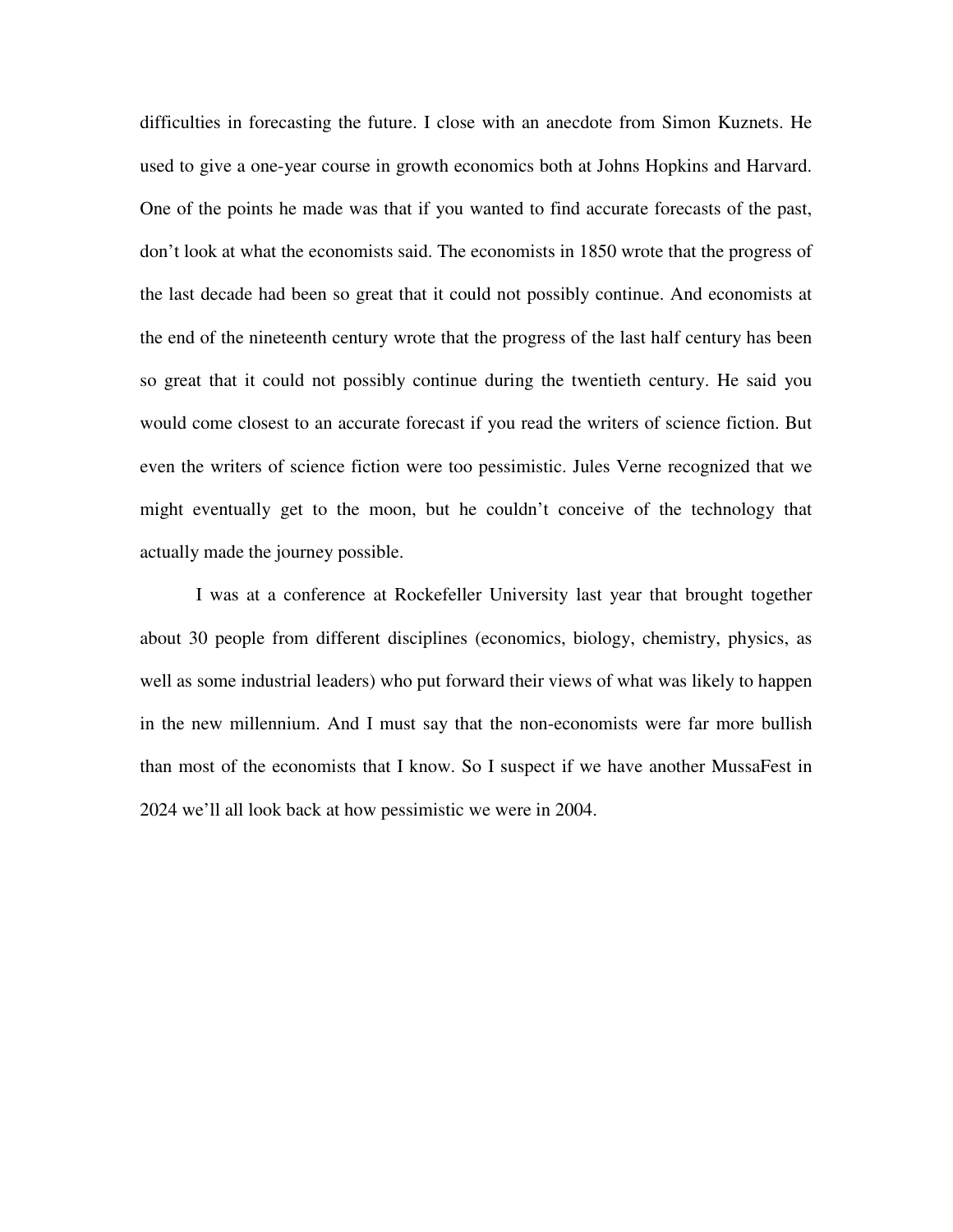|                | <b>Period</b> | <b>Number of Articles</b> | <b>Cumulative Number</b> |
|----------------|---------------|---------------------------|--------------------------|
| 1              | 1938-1940     | 10                        | 10                       |
| $\overline{2}$ | 1941-1950     | 65                        | 75                       |
| 3              | 1951-1960     | 59                        | 134                      |
| $\overline{4}$ | 1961-1970     | 29                        | 163                      |
| 5              | 1971-1980     | 27                        | 190                      |
| 6              | 1983-1990     | 12                        | 202                      |
| 7              | 1993-1994     | 2                         | 204                      |

### **The Distribution of Articles on "Secular Stagnation" in JSTOR**

Source: JSTOR (www.jstor.org)

Note: The first article to use the term, which appeared in 1938, was written by Arthur D. Gayer and was published in the March issue of the *American Economic Review*; it only mentioned "secular stagnation" in passing. The second article to use the term, Alvin H. Hansen's presidential address to the American Economic Association, was published in March 1939 and ignited the subsequent debate (Gayer, 1938; Hansen, 1939).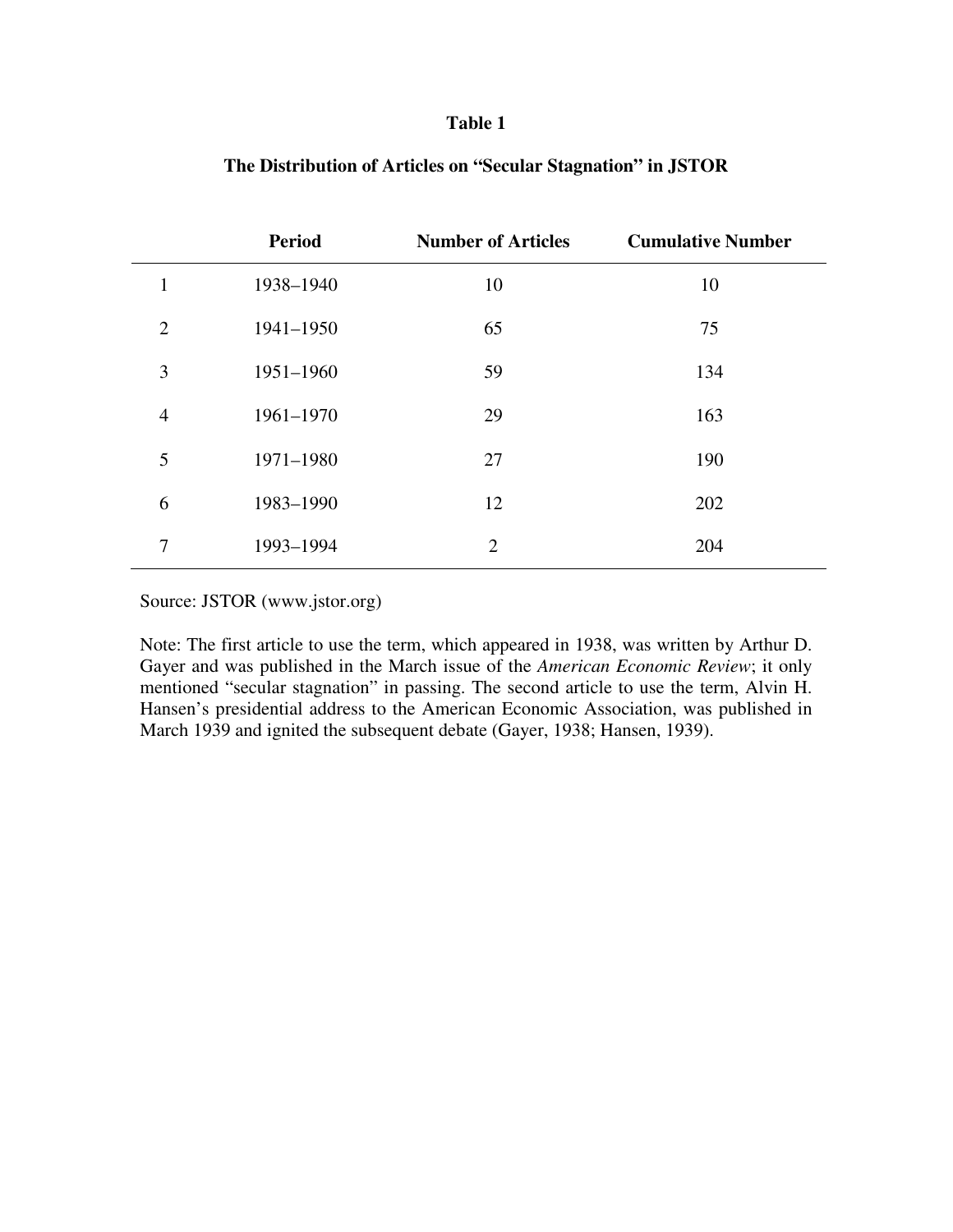## **Expansion Multiples of GDP for 15 Economies 1950–1999 (ratio of GDP in 1999 to GDP in 1950, international dollars)**

| <b>United States</b>      | 5.07  |       |
|---------------------------|-------|-------|
| France                    | 5.22  |       |
| Germany                   | 5.50  |       |
| Italy                     | 6.20  |       |
| Spain                     | 8.39  |       |
| United Kingdom            | 3.19  |       |
| 5 European Nations        |       | 4.98  |
| China                     | 25.59 |       |
| Hong Kong                 | 28.01 |       |
| Indonesia                 | 9.48  |       |
| South Korea               | 38.93 |       |
| Malaysia                  | 15.61 |       |
| Singapore                 | 36.72 |       |
| Taiwan                    | 46.84 |       |
| Thailand                  | 23.68 |       |
| 8 Southeast Asian Nations |       | 24.06 |
| India                     | 8.11  |       |
| Japan                     | 16.09 |       |
|                           |       |       |

Sources: Maddison, 2001; World Bank, World Development Indicators Online (see http://www.worldbank.org/data/wdi2004/index.htm).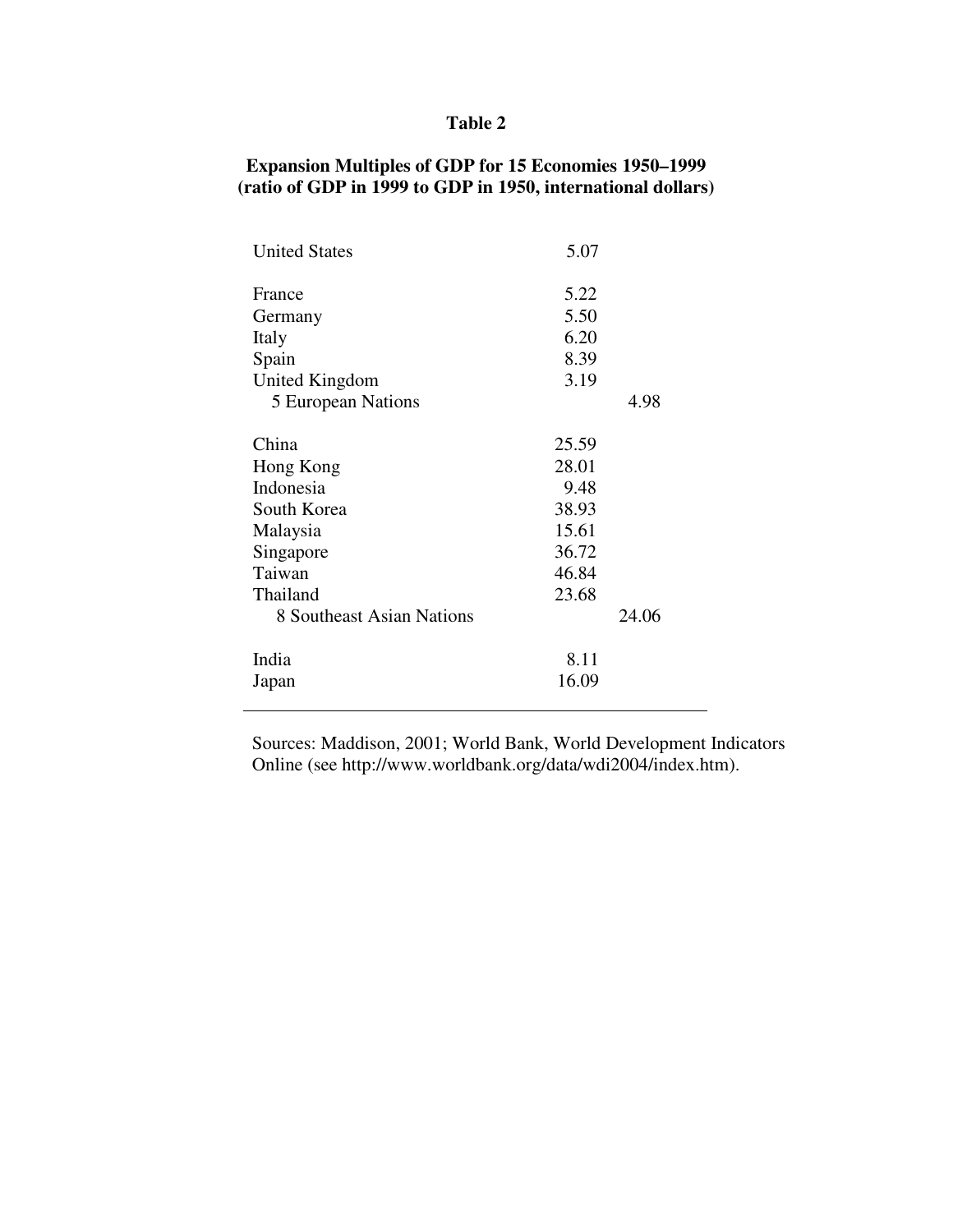|                       | 1970 | 2003 |
|-----------------------|------|------|
| <b>China</b>          | 4.8  | 1.7  |
| <b>Indonesia</b>      | 5.1  | 2.6  |
| Korea (South)         | 5.2  | 1.3  |
| <b>Thailand</b>       | 5.0  | 1.7  |
|                       |      |      |
| India                 | 5.4  | 3.1  |
| <b>Japan</b>          | 2.1  | 1.3  |
| <b>France</b>         | 2.5  | 1.9  |
|                       |      |      |
| <b>Germany</b> (West) | 2.0  | 1.3  |
| <b>Italy</b>          | 2.4  | 1.2  |
| <b>United Kingdom</b> | 2.5  | 1.6  |
|                       |      |      |
| <b>United States</b>  | 2.5  | 2.0  |

**Changes in Total Fertility Rates in Eleven Nations, 1970–2003**

Sources: Keyfitz and Flieger, 1990; Population Reference Bureau Datafinder (www.prb.org).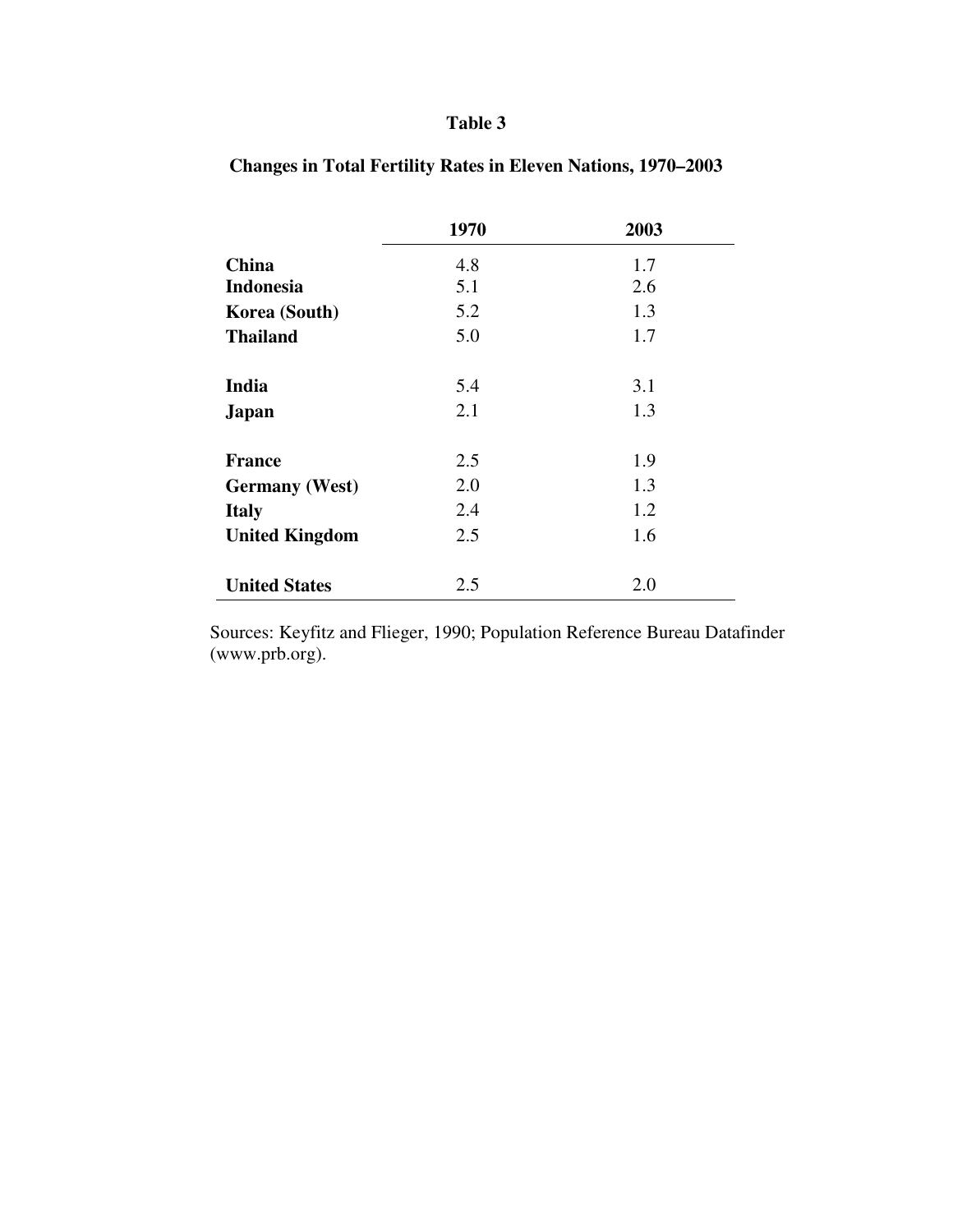|                       | 1961  | 2000 | Percentage<br>change |
|-----------------------|-------|------|----------------------|
| <b>China</b>          | 1725* | 2979 | 73                   |
| <b>Indonesia</b>      | 1727  | 2913 | 69                   |
| Korea (South)         | 2147  | 3093 | 44                   |
| <b>Thailand</b>       | 1938  | 2459 | 27                   |
| India                 | 2073  | 2489 | 20                   |
| <b>Japan</b>          | 2468  | 2753 | 12                   |
| <b>France</b>         | 3194  | 3597 | 13                   |
| <b>Germany</b> (West) | 2889  | 3505 | 21                   |
| <b>Italy</b>          | 2914  | 3663 | 26                   |
| <b>United Kingdom</b> | 3240  | 3312 | $\overline{2}$       |
| <b>United States</b>  | 2883  | 3814 | 32                   |
| World                 | 2255  | 2805 | 24                   |

# **Secular Trends in Per Capita Daily Consumption of Calories, 1961–2000**

Source: FAOSTAT (http://apps.fao.org/).

\*1962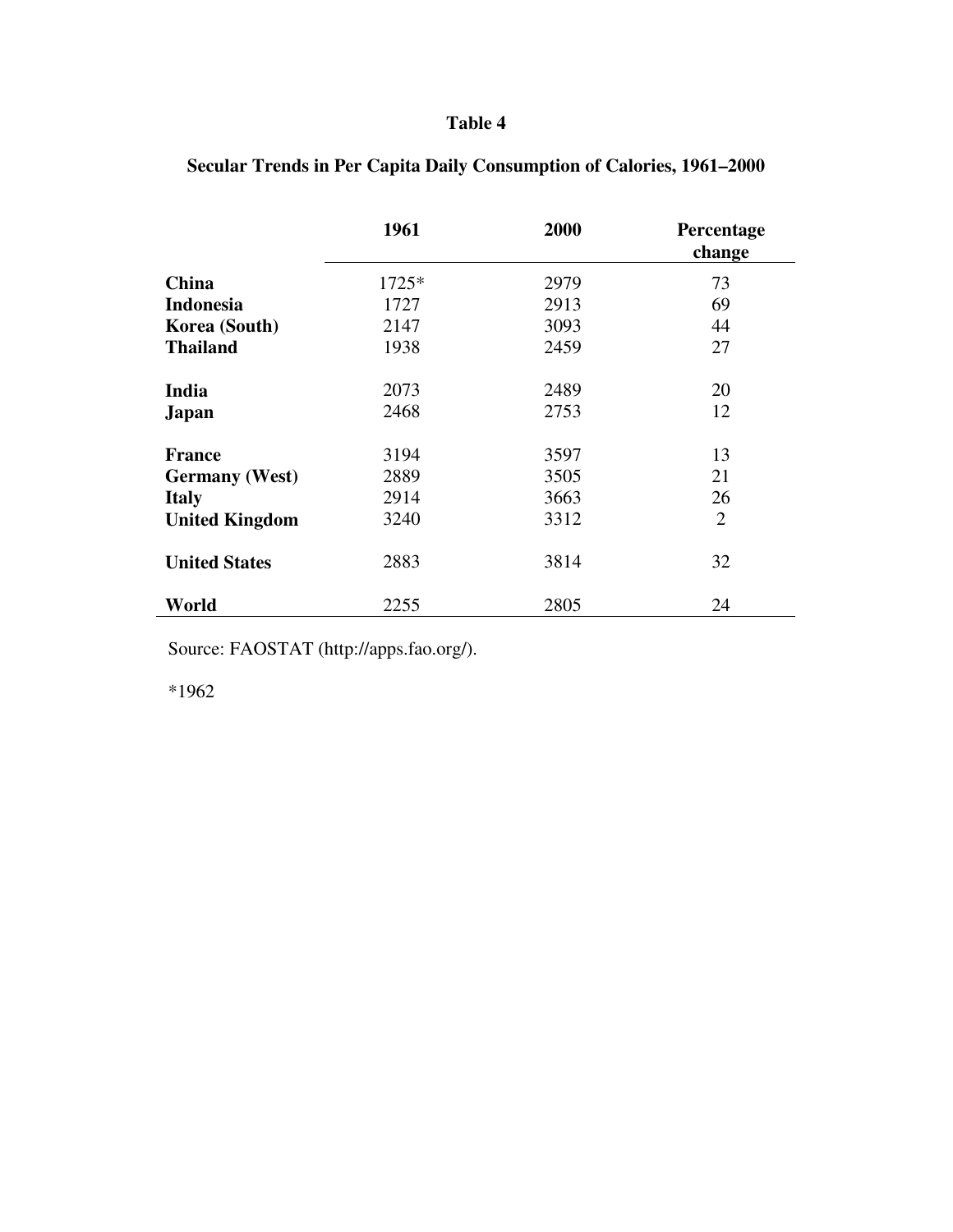|                       | <b>Production in 2003</b><br>(in thousands) | <b>Production Increase over</b><br>$2002\; (\% )$ |
|-----------------------|---------------------------------------------|---------------------------------------------------|
| <b>China</b>          | 4,444                                       | 35                                                |
| <b>Hong Kong</b>      |                                             |                                                   |
| <b>Indonesia</b>      | 322                                         | 8                                                 |
| Korea (South)         | 3,178                                       | 1                                                 |
| <b>Malaysia</b>       | 345                                         | $-13$                                             |
| <b>Singapore</b>      |                                             |                                                   |
| <b>Taiwan</b>         | 387                                         | 16                                                |
| <b>Thailand</b>       | 763                                         | 30                                                |
| India                 | 1,161                                       | 30                                                |
| Japan                 | 10,286                                      | $\theta$                                          |
| <b>France</b>         | 3,620                                       | $-2$                                              |
| <b>Germany</b>        | 5,507                                       | $\mathbf{1}$                                      |
| <b>Italy</b>          | 1,321                                       | $-7$                                              |
| <b>United Kingdom</b> | 323                                         | 17                                                |
| <b>United States</b>  | 12,078                                      | $-2$                                              |
| World                 | 60,597                                      | 2.6                                               |

### **Automobile Production in Southeast and South Asia Compared with 5 Western Nations and Japan**

Source: Organisation International des Constructeurs d'Automobiles, survey for 2002–2003 (http://www.oica.net).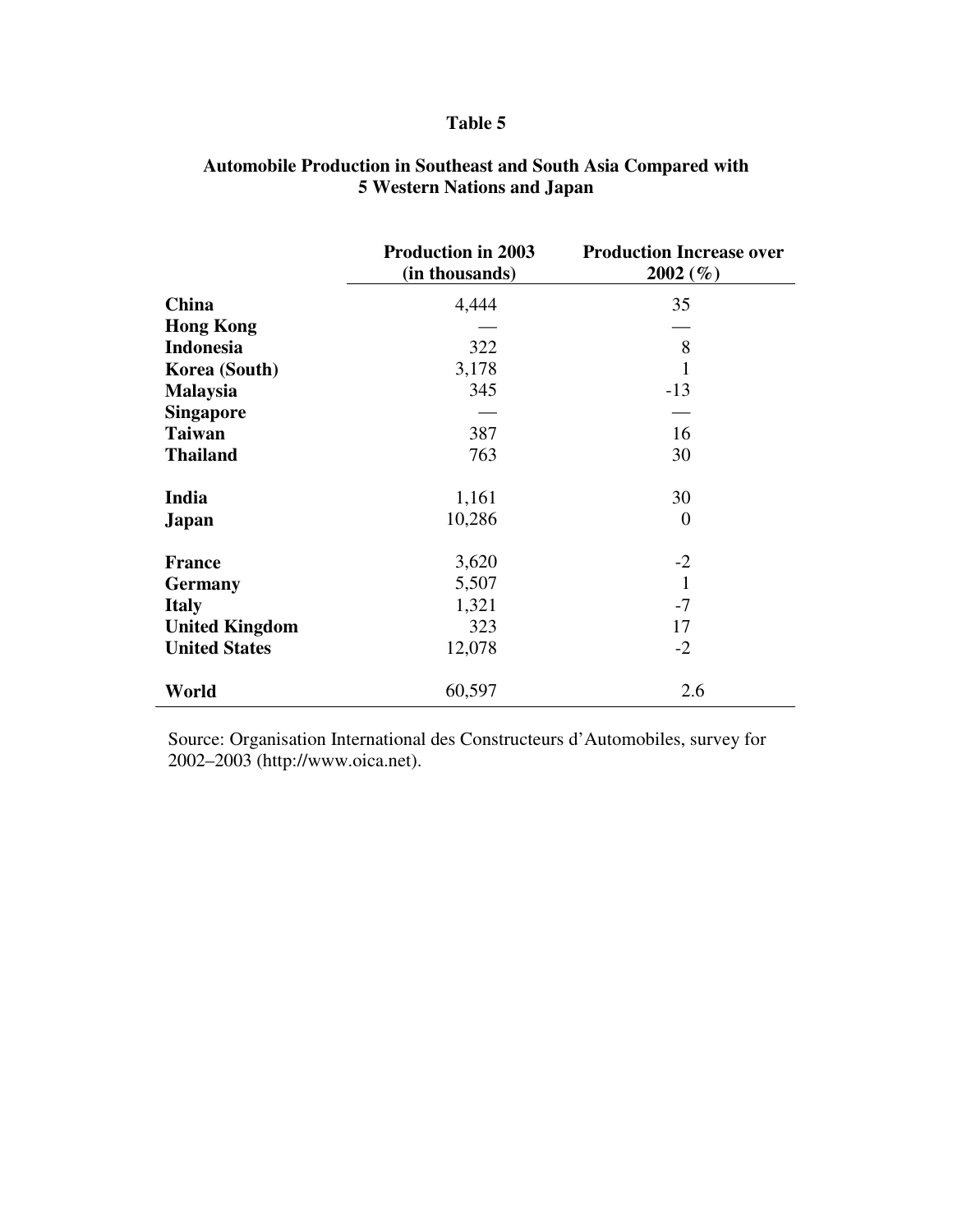#### **References**

- Abramovitz, Moses, 1990, "The Catch-Up Factor in Postwar Economic Growth," *Economic Inquiry*, Vol. 28, pp. 1–18.
- Bratt, Elmer Clark, 1953, "A Reconsideration of the Postwar Forecasts," *Journal of Business of the University of Chicago*, Vol. 26, pp. 71–83.
- Colm, Gerhard, 1962, "Capital in the American Economy: Its Formation and Financing," *Journal of the American Statistical Association*, Vol. 57, pp. 693–96*.*
- Crafts, N. F. R., and Gianni Toniolo, 1996, *Economic Growth in Europe since 1945* (Cambridge: Cambridge University Press).
- Davis, Lance E. and Robert A. Huttenback. 1986. *Mammon and the Pursuit of Empire: The Political Economy of British Imperialism, 1860–1912* (Cambridge: Cambridge University Press).
- Denison, Edward F., 1967, "Sources of Postwar Growth in Nine Western Countries," *American Economic Review*, Vol. 57, pp. 325–32.
- Gayer, Arthur D., 1938, "Fiscal Policies," *American Economic Review*, Vol. 28, suppl., pp. 90–112.
- Hansen, Alvin H., 1939, "Economic Progress and Declining Population Growth," *American Economic Review*, Vol. 29, pp. 1–15.
- Johnson, D. Gale, 1980, "Inflation, Agricultural Output, and Productivity," *American Journal of Agricultural Economics*, Vol. 62, pp. 917–23.
- Keyfitz, Nathan, and Wilhelm Flieger, 1990, *World Population Growth and Aging: Demographic Trends in the Late Twentieth Century* (Chicago: University of Chicago Press).
- Kravis, Irving B., 1970, "Trade as a Handmaiden of Growth: Similarities between the Nineteenth and Twentieth Centuries," *Economic Journal*, Vol. 80, pp. 850–72. Reprinted in *Development Economics*, vol. 3. ed. D. Lal. Brookfield, Vermont: Elgar.
- Kuznets, Simon Smith, 1961, *Capital in the American Economy: Its Formation and Financing* (Princeton: Princeton University Press).
- Kuznets, Simon Smith, 1966, *Modern Economic Growth: Rate, Structure, and Spread* (New Haven, Conn.: Yale University Press).